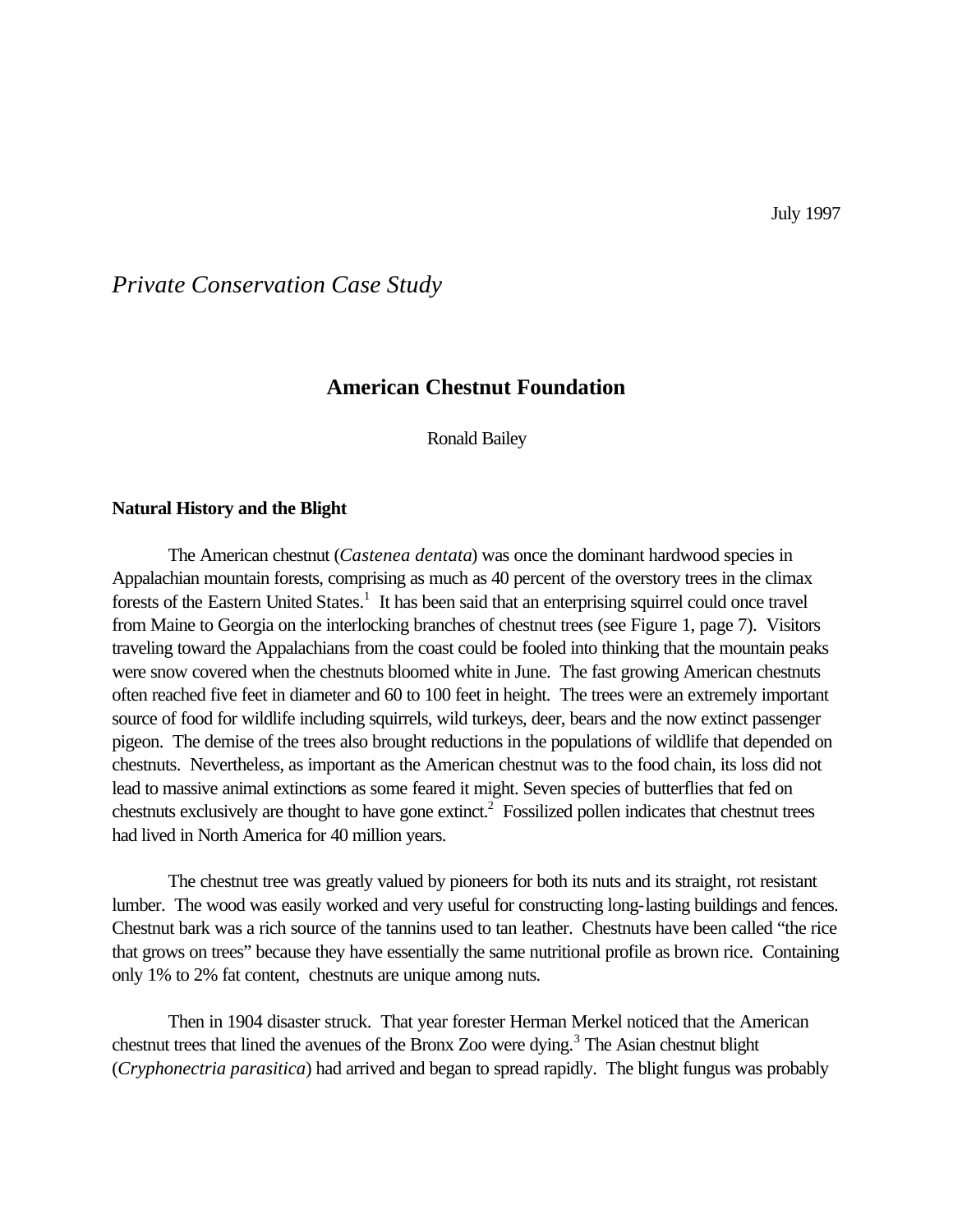brought to America on imported nursery stock of Chinese chestnuts. American trees had simply never evolved resistance to this parasite.<sup>4</sup>

The chestnut blight fungus spreads by spores that can be carried by the wind, birds, small animals and humans. The fungus invades trees at breaks in the bark or where dead branches are attached to the main trunk of a tree. The blight appears as an orange canker on the trunk of a tree. Once established the fungus rapidly "girdles" the infected tree, cutting off water and nutrients to the parts of the tree above the site of the infection.<sup>5</sup> It can kill a large tree within 18 months after the infection begins. Chestnuts still survive in Eastern forests as sprouts that grow from the roots of dead trees. These sprouts can reach 15 feet in height before they become infected. While these sprouts occasionally produce nuts, they are not enough to sustain a population of American chestnuts in wild over the long run.

After its discovery in 1904, the blight spread rapidly at about 20-50 miles per year. By 1950, the blight had devastated 9 million acres of forests by killing several billion American chestnut trees.<sup>6</sup> The species was essentially exterminated from Eastern U.S. forests. For the most part, the previous oak-chestnut forests have now become oak forests or oak-hickory forests.<sup>7</sup>

The danger posed by the blight was immediately recognized but all attempts to halt its spread failed. In one such attempt, the state government of Pennsylvania created a mile wide "firebreak" hoping to stop the onslaught.<sup>8</sup> It is possible that American trees that might have had natural resistance were destroyed in the panic engendered by the spreading blight as owners cut down their trees before they could be ruined.<sup>9</sup> The U.S. Department of Agriculture and the Connecticut Agricultural Experiment Station began breeding programs to try to create a blight resistant American chestnut. But neither program was able to create a tree that combined blight resistance with the desirable traits of the native tree. The USDA abandoned its breeding program in 1960 and the Connecticut Station stopped in 1970.<sup>10</sup> It looked like the American chestnut was doomed.

#### **The American Chestnut Foundation to the Rescue**

In 1983, a retired plant geneticist, Charles Burnham, then age 75, decided to take action. Burnham approached a number of biologist friends including Nobel Peace Prize Laureate Norman Borlaug and Peter Raven, the head of the Missouri Botanical Garden, to support a new private, nonprofit organization dedicated to restoring the American chestnut to its native forests. Burnham and one of his former students, Philip Rutter, founded the American Chestnut Foundation (ACF) as a way of establishing and financing a private breeding program that would eventually create a blight resistant American chestnut.<sup>11</sup> Burnham was a distinguished geneticist who had made his career studying the genetics of corn at the University of Minnesota in St. Paul. Philip Rutter served as the founding President of the ACF and continues breeding chestnuts and hazelnuts in Minnesota on his farm called Badgerset.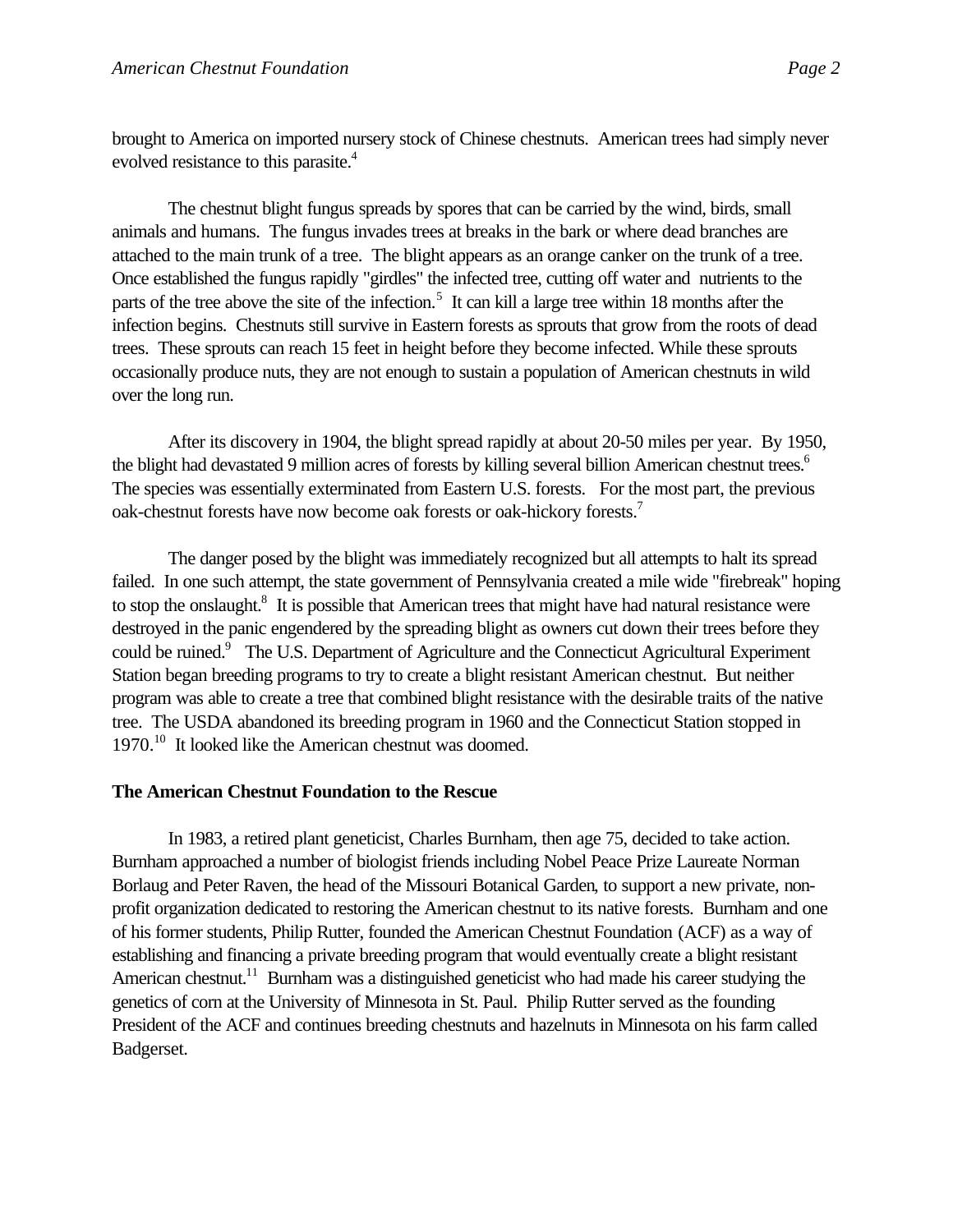In 1989, the ACF planted its first generation of crossbred trees on a farm leased from the Wagner family in Meadowview, Virginia. (Coincidentally, this is where I grew up.) The ACF hired a full-time plant scientist to direct the research farm.<sup>12</sup> Another farm in the Meadowview area was donated to the ACF by the Price family in 1995 and planted in 1996.<sup>13</sup> Consequently, the ACF now operates two farms with a total of 10,000 trees which are planted on 19 acres at the Wagner Research Farm and 12 acres at the Price Research Farm. These farms are overseen by two full-time plant geneticists. The administrative staff of the ACF consists of a full-time development director and executive director, along with the two staff scientists mentioned above.

The ACF is run by a volunteer Board of Directors comprised of scientists and business people who are assigned to either the Science Cabinet or the Development Cabinet. <sup>14</sup> There is also an Honorary Board of Directors headed by former U.S. President Jimmy Carter. And there are active state ACF chapters in Connecticut, Illinois, Indiana, Pennsylvania, and New York with plans to develop new state chapters in Maine, Maryland, and West Virginia.

Today the ACF has more than 2,200 individual members who pay regular annual dues of \$40.00. The membership is kept informed through a quarterly newsletter *The Bark* and a more formal biannual scientific publication, *The Journal of the American Chestnut Foundation.* The ACF also holds annual conventions providing sessions on the science behind the breeding of blight resistant American chestnut trees, chestnut history and lore, and educational programs.

Members also participate in the breeding program. For example, some members volunteer for two weeks each June to help with the controlled pollination of trees on the two Virginia research farms. Other members participate in experimental planting programs in ten locations from Vermont to South Carolina. In addition, the ACF funds several external research grants, for example, to the University of Nebraska and Propagation Technologies, Inc. for micropropagation research; to the US Forest Service and the University of Massachusetts for genetic mapping; and to the University of Kentucky for research into blight resistance-related compounds. <sup>15</sup>

The ACF does not solicit government funds. Fred Hebard, who runs the ACF's farm in Meadowview, explained that "government funding is too fickle to support a long term project like restoring the American chestnut." Thus ACF members provided nearly 80% of the foundation's expenses in 1996 through dues, special appeals, and major private gifts. Most of the rest of the ACF's income was from grants provided by charitable foundations including the Pew Charitable Trusts (a three-year matching grant totaling  $$75,000$ ) and the National Fish and Wildlife Foundation<sup>16</sup> (\$25,000). The budget in 1996 was \$278,000 and will increase to \$375,000 in 1997.<sup>17</sup>

Bud Coulter, the current president of the ACF, says that early on the Foundation decided not to apply for government funding because "once you get the government involved, you have to follow their rules, file endless reports, and all that sort of stuff which become encumbrances that slow you down. And if you take government funds, it eventually becomes a government project." Coulter does point out that Forest Service scientists have been cooperative and "have been very helpful to the ACF and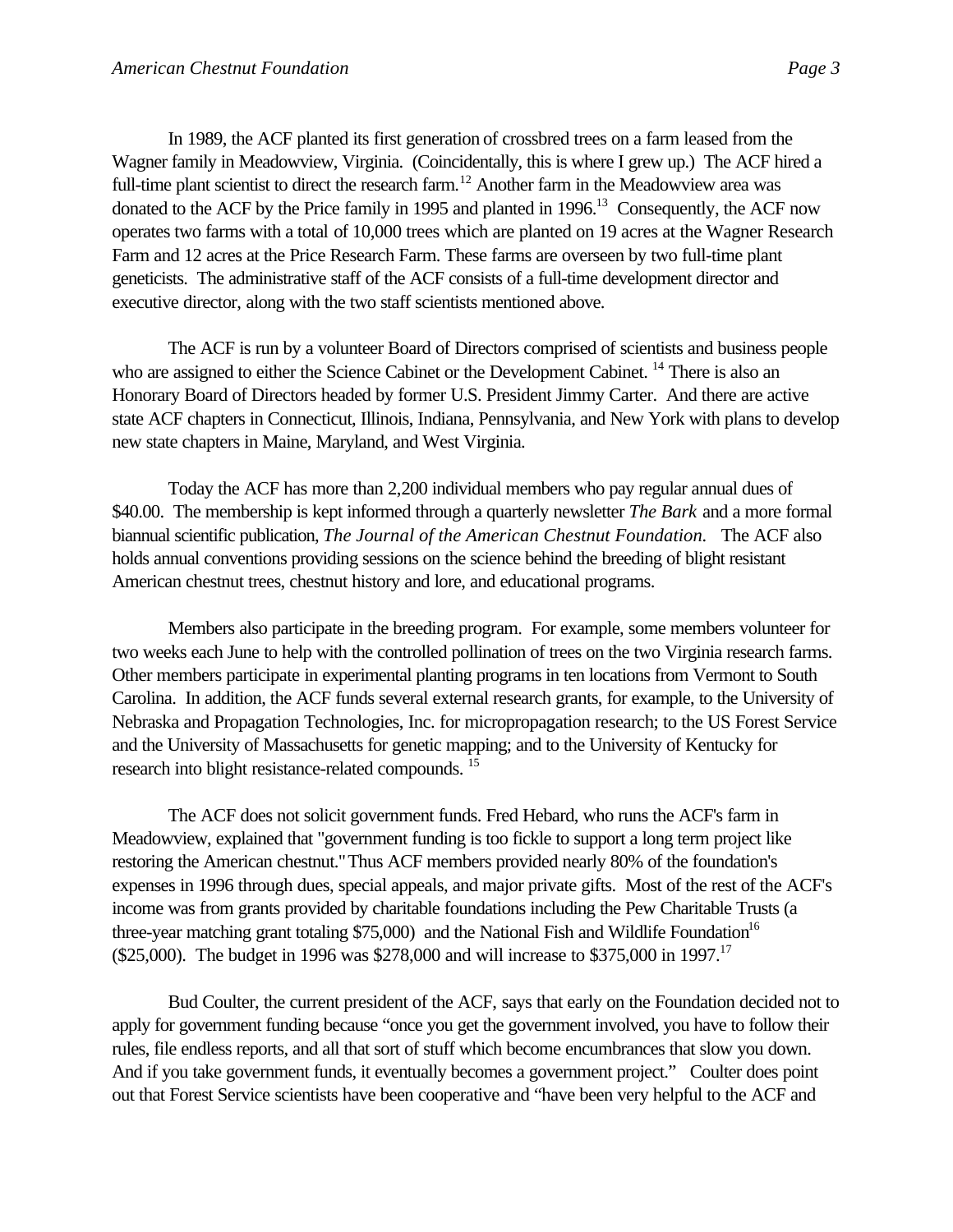have made important scientific contributions which we appreciate." But he adds, "we think that it's better if we run the program and they (the Forest Service) cooperate with us, not the other way around."

### **The Breeding Program**

The ACF's founder, Charles Burnham, devised the breeding program which the foundation is still following today. At age 75, he clearly knew that he would not live long enough to see the return of the American chestnut to its native forests. (Burnham died at age 91 in April, 1995.)

Basically, the ACF is crossing the American chestnut with the Chinese chestnut (*Castanea mollissimia*) which has strong resistance to the blight fungus. Chinese chestnuts can be infected by the blight but it does not kill them. Unlike American chestnuts, Chinese chestnut trees are squat trees that look something like old apple trees at maturity. Gnarly Chinese chestnut trees are certainly not towering, majestic shade trees nor are they sources of straight lumber. So the challenge for ACF geneticists is to breed trees that contain the genes for blight resistance but retain all of the other desirable characteristics of American chestnuts.

Initially, Burnham inquired about the USDA breeding program and was surprised to learn that USDA scientists had for some reason backcrossed their American/Chinese hybrids with pure Chinese chestnut trees.<sup>18</sup> This process might well result in blight resistant trees, but not ones that also retained important characteristics of the American tree.

Today, ACF geneticists have determined that blight resistance is carried on two genes which are only incompletely dominant. This means that full blight resistance is present only when both genes are present in both sets of chromosomes. If one chromosome contains both resistance genes while the other chromosome contains one resistance gene and one susceptible gene, then the tree would be only 3/4th resistant. The ACF breeding program is designed to create only fully resistant trees.<sup>19</sup>

The breeding program was explained as follows in the Summer/Fall 1996 issue of *The Journal of the American Chestnut Foundation* (see Figure 2, page 8):

"Scientists working with the ACF predict that a chestnut at least 15/16ths American will exhibit virtually entirely American characteristics. Therefore, using Chinese-American hybrids--seedlings on average 1/2 Chinese and 1/2 American (F1 generation)--produced by those earlier breeders and at our Meadowview, Virginia research farms, at ACF we first backcross to an American parent. The result is a population of progeny on average 3/4 American and 1/4 Chinese (BC1 generation). We then backcross again -- for a population of progeny averaging 7/8 American and 1/8 Chinese (BC2 generation). By the third backcross, which yields a progeny on average 15/16 American and 1/16 Chinese (BC3 generation), we should reacquire the American tall-timbered growth habit and American adaptability.<sup>120</sup>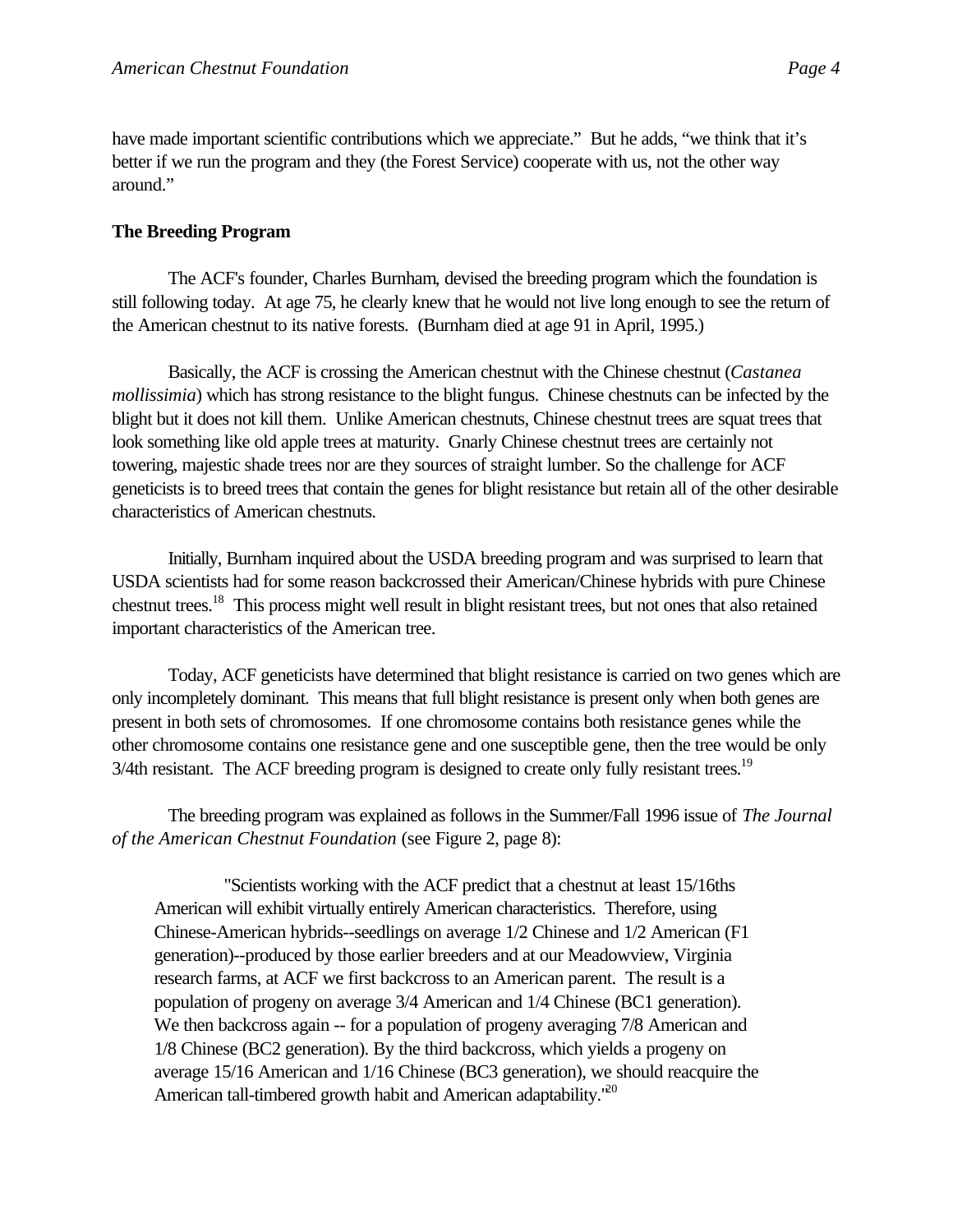At each step the progeny of the crosses are inoculated with virulent forms of the blight fungus. Only seedlings that exhibit the greatest resistance are saved for further breeding. *The Journal* continues:

"But every backcross, although necessary to recover desirable American traits, also reintroduces the genes for blight susceptibility from the American parent. In order to remove those genes, the next steps are intercrosses. In the first intercross, the most blight-resistant 15/16ths American trees are crossed with other blight-resistant 15/16ths American trees(BC3F2 generation). Again, only resistant seedlings are saved.<sup>"21</sup>

ACF plant breeders also plan to test-cross the first intercross trees back to pure American stock in order to distinguish between intercross trees that are fully resistant and those which are only 3/4ths resistant. The test cross will reveal which intercrossed trees are fully resistant because such trees will yield a greater proportion of resistant progeny than will 3/4ths resistant trees. The final intercross will take place once the fully-resistant first intercross trees are identified through the test cross. This second intercross will yield the nuts that will begin reforestation (BC3F3 generation).<sup>22</sup>

The idea is to dilute out all of the characteristics of the Chinese great-great grandparent except for blight resistance. But creating one genetic line of blight resistant trees is not enough. American chestnuts grew in habitats ranging from Maine to Georgia, so it likely that distinct populations of chestnuts were adapted to particular soils, temperature ranges, day lengths, and moisture. The ACF breeding program is using American parent trees from all over the old range of the chestnut in order to preserve the American chestnut's genetic diversity. In addition, there are more than 100 different strains of the blight fungus. So, the ACF is incorporating blight resistance genes from different breeds of Chinese chestnuts to insure that the trees will be resistant to the different strains of the fungus and to protect against future pathogenic mutations in the blight fungus.<sup>23</sup>

Today, 2,216 third backcross, 15/16ths American and 1/16th Chinese trees are growing on the ACF research farms (BC3 generation). The ACF expects to harvest the first highly blight resistant nuts suitable for reforestation in 2005. Thus 101 years after the blight was first identified, the return of the American chestnut to Eastern forests will begin. By 2010, the ACF expects to have 40 different breeding lines producing nuts for reforestation.

In addition to the breeding program, the ACF is supporting some research on hypovirulence. In the 1950s, the blight appeared in Europe and although European chestnuts are a different species, it looked as though the American chestnut tragedy would replay itself there. But Italian biologists noticed that some of the infected trees were healing. The blight fungus taken from healing cankers and grown in petri dishes was white, not the characteristic orange of the deadly fungus. It turns out that this weaker form of the fungus had been infected with a virus which slowed the pace of its infection of chestnut trees. This process is called "hypovirulence." Slowing down the blight allowed the chestnut trees time to build protective calluses which wall off the infection. $24$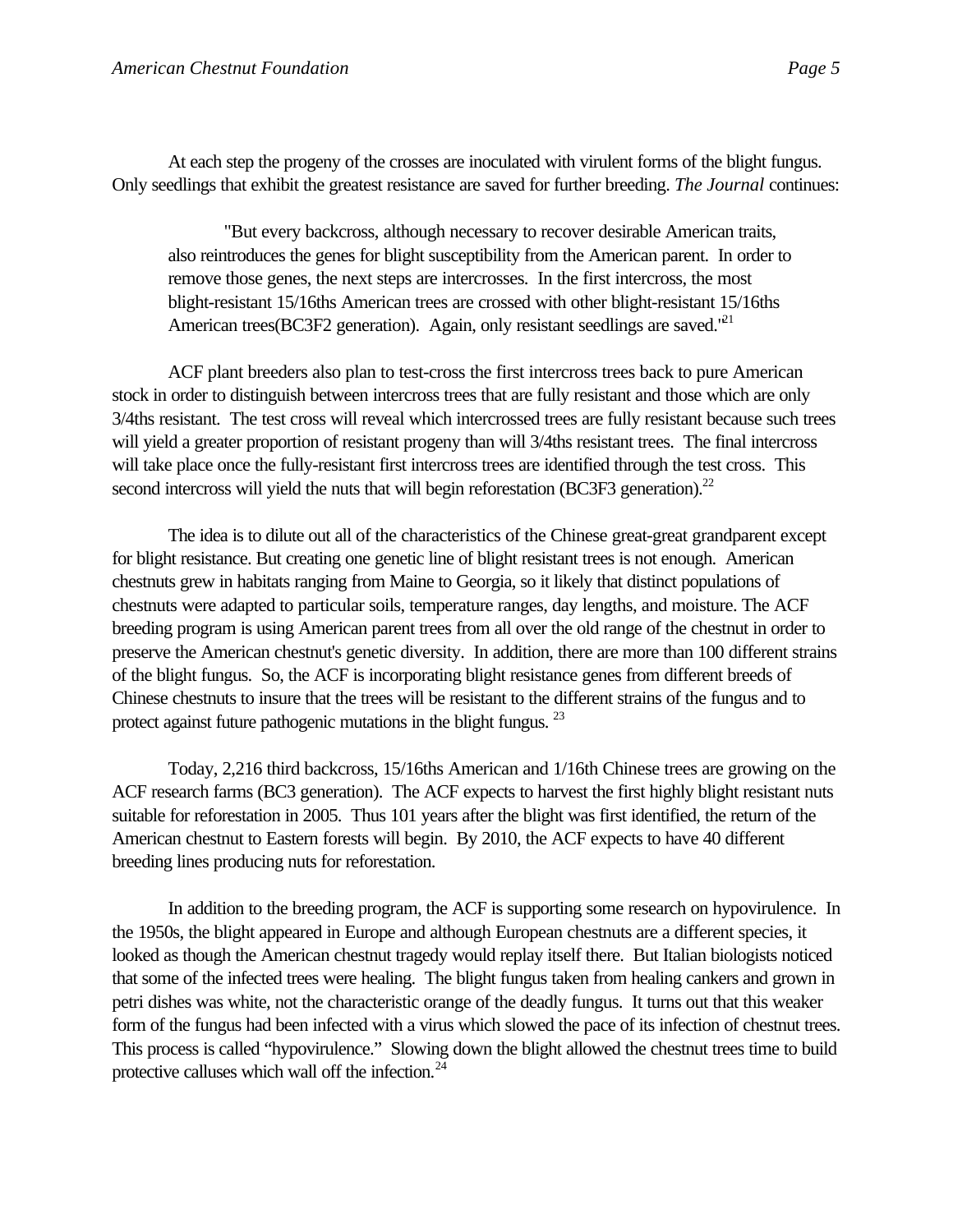In Europe, the spread of hypovirulence has essentially halted the epidemic there. Initially it was hoped that introducing the hypovirulent virus here would accomplish the same thing for American chestnuts. Scientists have isolated the blight-attacking viruses and have infected virulent forms of the blight with them. But this has not resulted in healthy trees. Today, research on how to use hypovirulence to help American chestnuts is ongoing with the support of the ACF.<sup>25</sup>

# **The Future**

The ACF expects that they will have the first blight resistant trees that grow like American chestnuts in 2005--101 years after the blight was discovered in New York City. But that does not mean that the mission is accomplished. These blight trees will be tested for environmental adaptability. When the time comes, the ACF plans to release a series of lines of trees into the wild. "We are not going to put a monoculture into the forest," says Coulter. Once blight resistant lines are established, nurseries will be set up to provide seed for the various lines that will be reintroduced into the wild.

 "If you're not a visionary, you don't have any business working with trees," says ACF president Bud Coulter. Sometime in the early part of the next century, as the result of the dedication of the ACF, the American chestnut will begin its return to its native forests thanks to private conservation.

*This case study was written by Ronald Bailey, a freelance journalist and television producer in Washington, D.C. He is the author of ECO-SCAM: The False Prophets of the Ecological* Apocalypse *(St. Martin's) and editor of* The True State of the Planet *(Free Press). The author wishes to thank Bud Coulter, the current President of the ACF and Tammy Carpenter, Membership Director for all their help and information on the history, science, and finances of the ACF*.

*The Center for Private Conservation is supported by the William H. Donner Foundation.*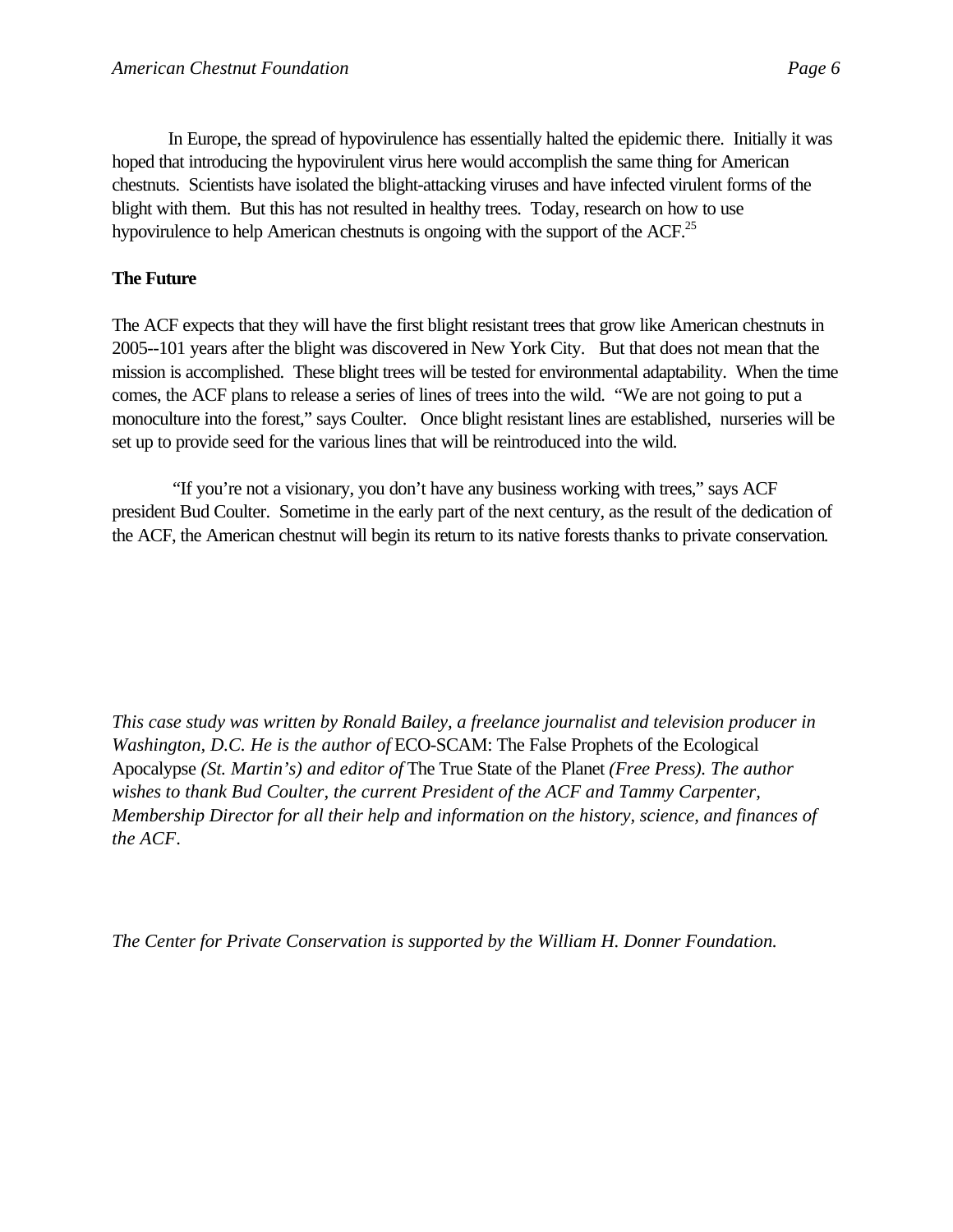# **Figure 1**

**Original distribution of the American chestnut tree (***Castanea dentata***).**

*Shoots from roots still occur throughout this range, but chestnut blight kills all the above-ground stems. (Illustration from Krebbs, 1994)*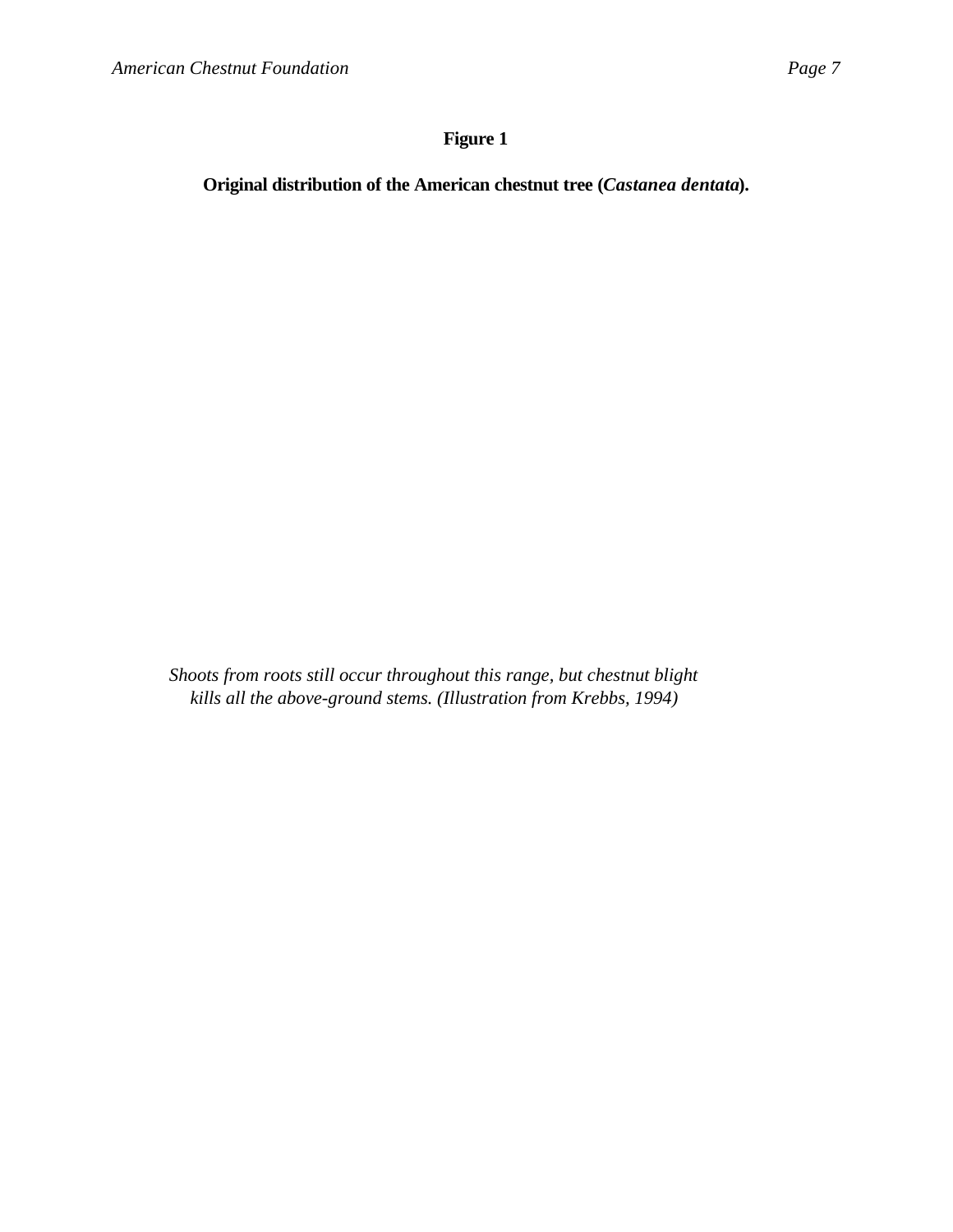# **Figure 2**

# **The American Chestnut Foundation's Backcross Breeding Program**

*With each cross, additional American chestnut characteristics are regained. Only at the final cross, however, is blight resistance equal to that of the Chinese parent again reintroduced. (Illustration from Hebard, 1996).*